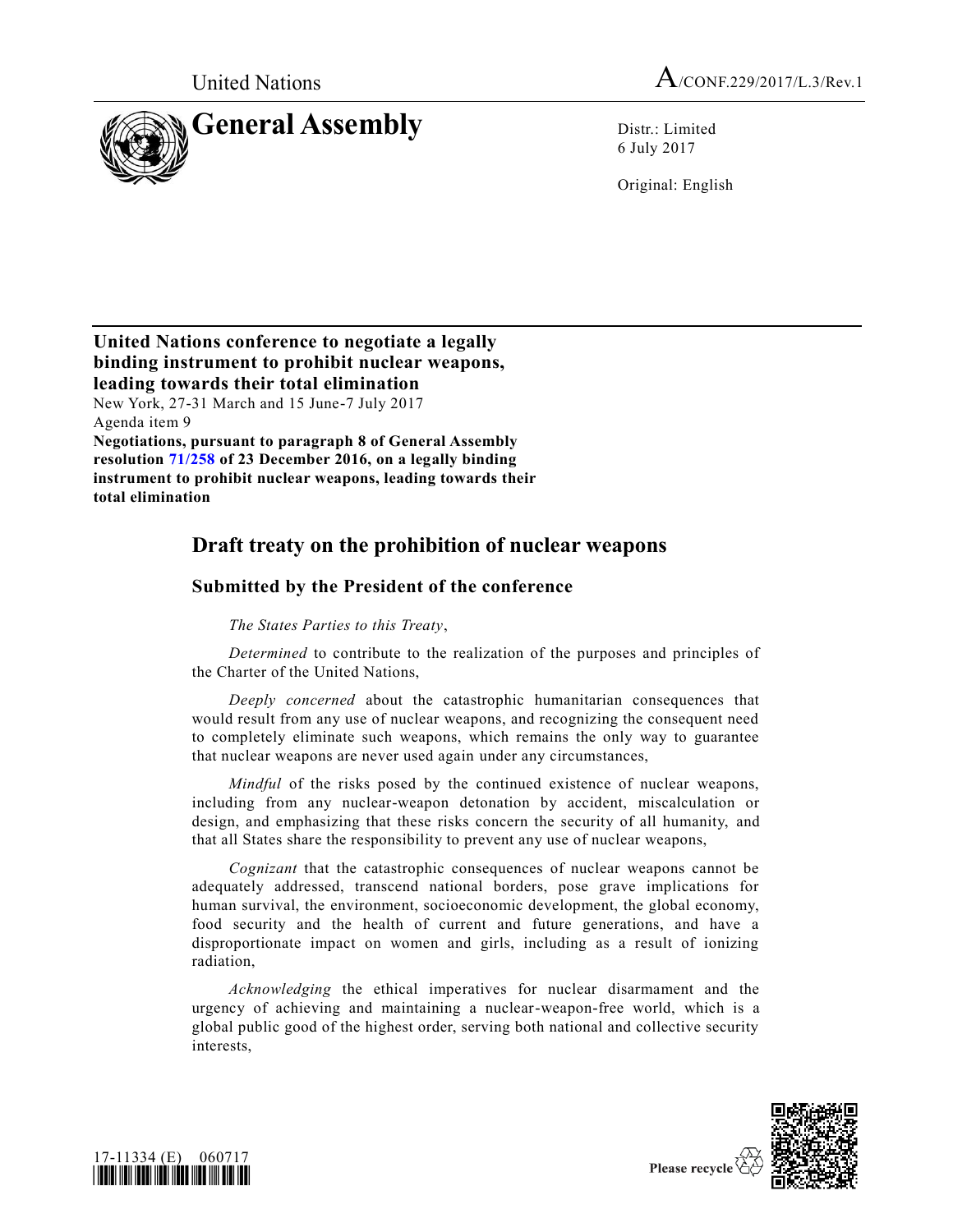*Mindful* of the unacceptable suffering of and harm caused to the victims of the use of nuclear weapons (hibakusha), as well as of those affected by the testing of nuclear weapons,

*Recognizing* the disproportionate impact of nuclear-weapon activities on indigenous peoples,

*Reaffirming* the need for all States at all times to comply with applicable international law, including international humanitarian law and international human rights law,

*Basing themselves* on the principles and rules of international humanitarian law, in particular the principle that the right of parties to an armed conflict to choose methods or means of warfare is not unlimited, the rule of distinction, the prohibition against indiscriminate attacks, the rules on proportionality and precautions in attack, the prohibition on the use of weapons of a nature to cause superfluous injury or unnecessary suffering, and the rules for the protection of the natural environment,

*Considering* that any use of nuclear weapons would be contrary to the rules of international law applicable in armed conflict, in particular the principles and rules of international humanitarian law,

*Reaffirming* that any use of nuclear weapons would also be abhorrent to the principles of humanity and the dictates of public conscience,

*Recalling* that, in accordance with the Charter of the United Nations, States must refrain in their international relations from the threat or use of force against the territorial integrity or political independence of any State, or in any other manner inconsistent with the Purposes of the United Nations, and that the establishment and maintenance of international peace and security are to be promoted with the least diversion for armaments of the world's human and economic resources,

*Recalling also* the first resolution of the General Assembly of the United Nations, adopted on 24 January 1946, and subsequent resolutions which call for the elimination of nuclear weapons,

*Concerned* by the slow pace of nuclear disarmament, the continued reliance on nuclear weapons in military and security concepts, doctrines and policies, and the waste of economic and human resources on programmes for the production, maintenance and modernization of nuclear weapons,

*Recognizing* that a legally binding prohibition of nuclear weapons constitutes an important contribution towards the achievement and maintenance of a world free of nuclear weapons, including the irreversible, verifiable and transparent elimination of nuclear weapons, and determined to act towards that end,

*Determined* to act with a view to achieving effective progress towards general and complete disarmament under strict and effective international control,

*Reaffirming* that there exists an obligation to pursue in good faith and bring to a conclusion negotiations leading to nuclear disarmament in all its aspects under strict and effective international control,

*Reaffirming also* that the full and effective implementation of the Treaty on the Non-Proliferation of Nuclear Weapons, which serves as the cornerstone of the nuclear disarmament and non-proliferation regime, has a vital role to play in promoting international peace and security,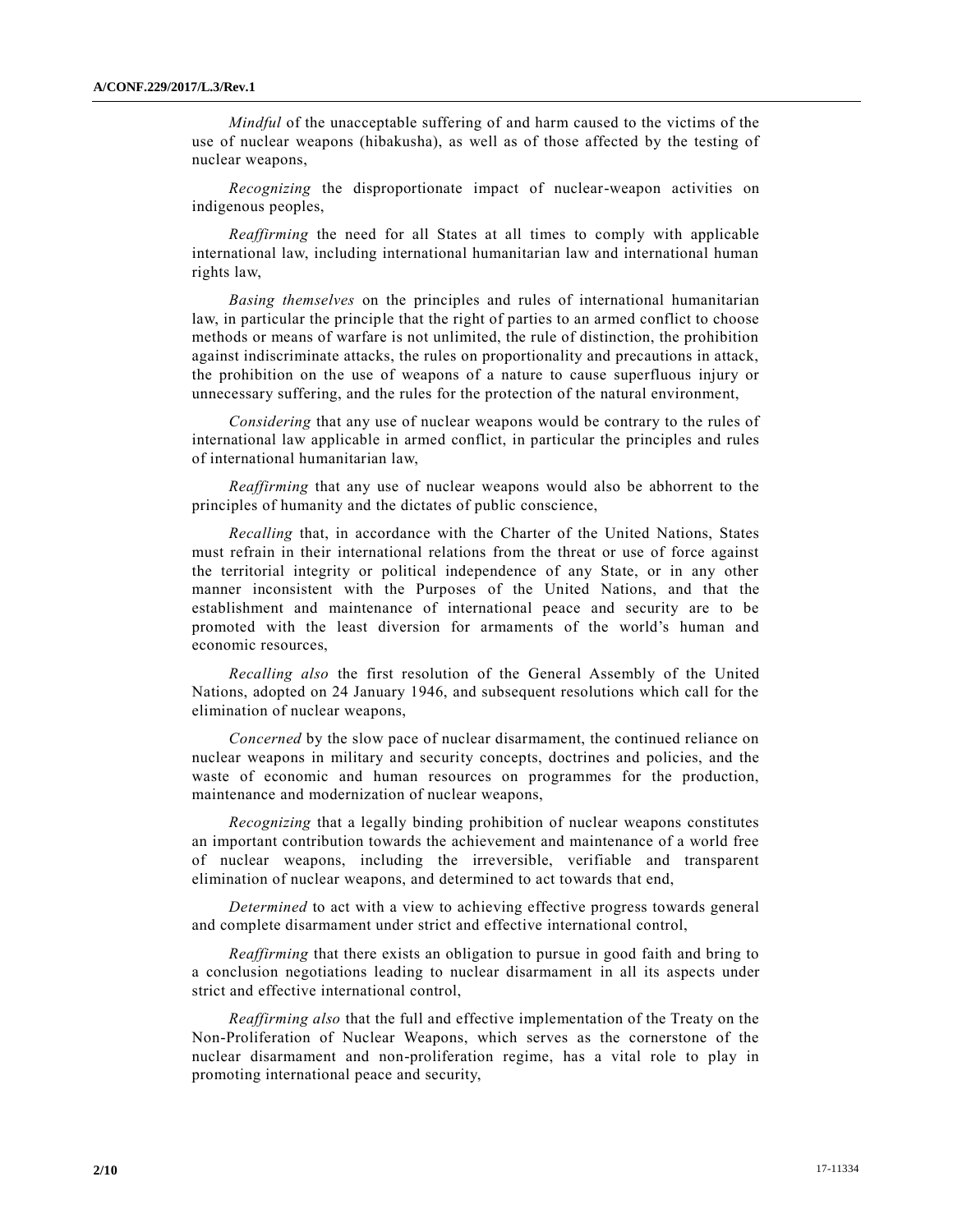*Recognizing* the vital importance of the Comprehensive Nuclear-Test-Ban Treaty and its verification regime as a core element of the nuclear disarmament and non-proliferation regime,

*Reaffirming* the conviction that the establishment of the internationally recognized nuclear-weapon-free zones on the basis of arrangements freely arrived at among the States of the region concerned enhances global and regional peace and security, strengthens the nuclear non-proliferation regime and contributes towards realizing the objective of nuclear disarmament,

*Emphasizing* that nothing in this Treaty shall be interpreted as affecting the inalienable right of its States Parties to develop research, production and use of nuclear energy for peaceful purposes without discrimination,

*Recognizing* that the equal, full and effective participation of both women and men is an essential factor for the promotion and attainment of sustainable peace and security, and committed to supporting and strengthening the effective participation of women in nuclear disarmament,

*Recognizing also* the importance of peace and disarmament education in all its aspects and of raising awareness of the risks and consequences of nuclear weapons for current and future generations, and committed to the dissemination of the principles and norms of this Treaty,

*Stressing* the role of public conscience in the furthering of the principles of humanity as evidenced by the call for the total elimination of nuclear weapons, and recognizing the efforts to that end undertaken by the United Nations, the International Red Cross and Red Crescent Movement, other international and regional organizations, non-governmental organizations, religious leaders, parliamentarians, academics and the hibakusha,

*Have agreed* as follows:

#### **Article 1 Prohibitions**

1. Each State Party undertakes never under any circumstances to:

(a) Develop, test, produce, manufacture, otherwise acquire, possess or stockpile nuclear weapons or other nuclear explosive devices;

(b) Transfer to any recipient whatsoever nuclear weapons or other nuclear explosive devices or control over such weapons or explosive devices directly or indirectly;

(c) Receive the transfer of or control over nuclear weapons or other nuclear explosive devices directly or indirectly;

(d) Use or threaten to use nuclear weapons or other nuclear explosive devices;

(e) Assist, encourage or induce, in any way, anyone to engage in any activity prohibited to a State Party under this Treaty;

(f) Seek or receive any assistance, in any way, from anyone to engage in any activity prohibited to a State Party under this Treaty;

(g) Allow any stationing, installation or deployment of any nuclear weapons or other nuclear explosive devices in its territory or at any place under its jurisdiction or control.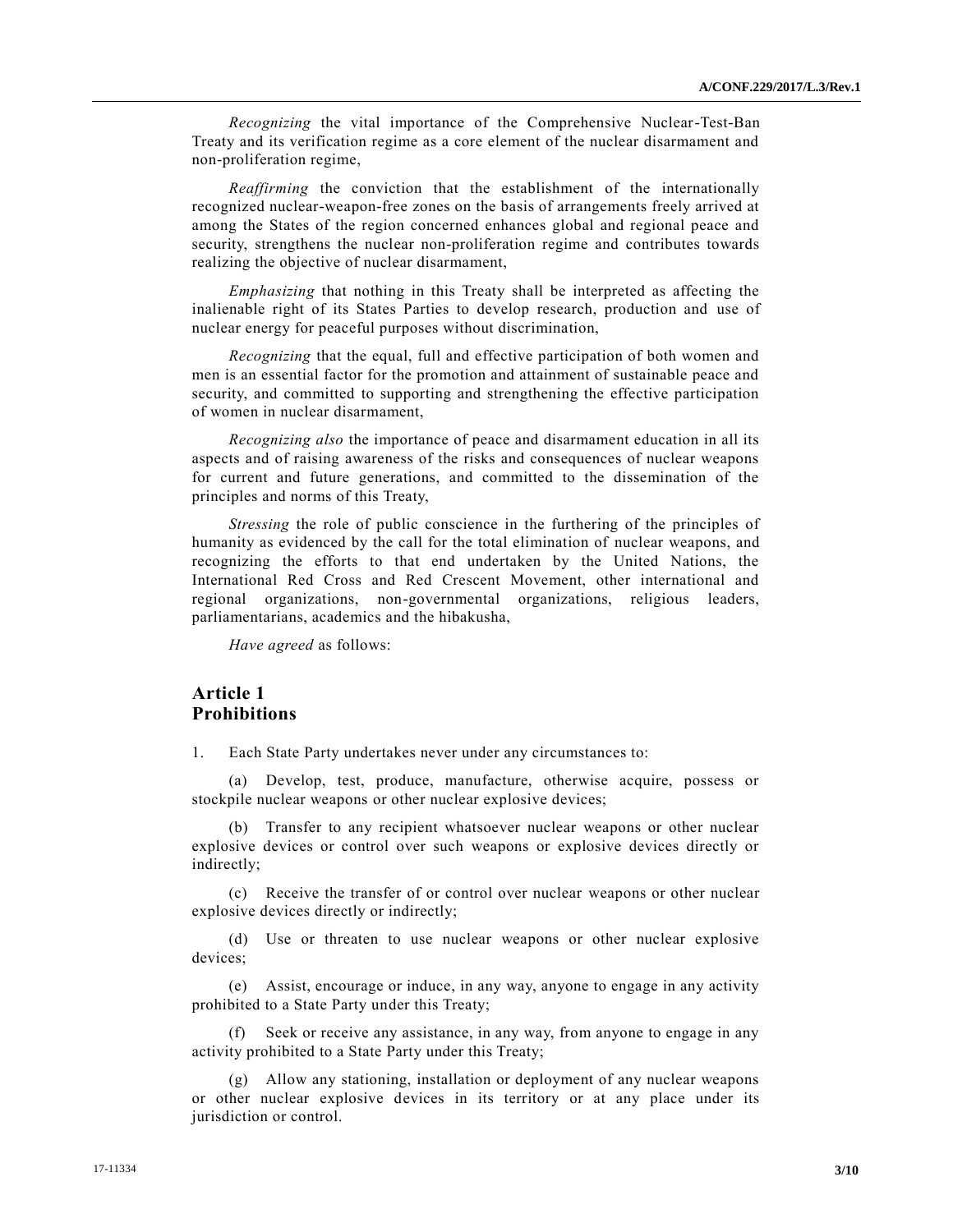#### **Article 2 Declarations**

1. Each State Party shall submit to the Secretary-General of the United Nations, not later than 30 days after this Treaty enters into force for that State Party, a declaration in which it shall:

(a) Declare whether it owned, possessed or controlled nuclear weapons or nuclear explosive devices and eliminated its nuclear-weapon programme, including the elimination or irreversible conversion of all nuclear-weapons-related facilities, prior to the entry into force of this Treaty for that State Party;

(b) Notwithstanding Article 1 (a), declare whether it owns, possesses or controls any nuclear weapons or other nuclear explosive devices;

(c) Notwithstanding Article 1 (g), declare whether there are any nuclear weapons or other nuclear explosive devices in its territory or in any place under its jurisdiction or control that are owned, possessed or controlled by another State.

2. The Secretary-General of the United Nations shall transmit all such declarations received to the States Parties.

### **Article 3 Safeguards**

1. Each State Party to which Article 4, paragraph 1 or 2, does not apply shall, at a minimum, maintain its International Atomic Energy Agency safeguards obligations in force at the time of entry into force of this Treaty, without prejudice to any additional relevant instruments that it may adopt in the future.

2. Each State Party to which Article 4, paragraph 1 or 2, does not apply that has not yet done so shall conclude with the International Atomic Energy Agency and bring into force a comprehensive safeguards agreement (INFCIRC/153 (Corrected)). Negotiation of such agreement shall commence within 180 days from the entry into force of this Treaty for that State Party. The agreement shall enter into force no later than 18 months from the entry into force of this Treaty for that State Party. Each State Party shall thereafter maintain such obligations, without prejudice to any additional relevant instruments that it may adopt in the future.

# **Article 4 Towards the total elimination of nuclear weapons**

1. Each State Party that after 7 July 2017 owned, possessed or controlled nuclear weapons or other nuclear explosive devices and eliminated its nuclear-weapon programme, including the elimination or irreversible conversion of all nuclearweapons-related facilities, prior to the entry into force of this Treaty for it, shall cooperate with the competent international authority designated pursuant to paragraph 6 of this Article for the purpose of verifying the irreversible elimination of its nuclear-weapon programme. The competent international authority shall report to the States Parties. Such a State Party shall conclude a safeguards agreement with the International Atomic Energy Agency sufficient to provide credible assurance of the non-diversion of declared nuclear material from peaceful nuclear activities and of the absence of undeclared nuclear material or activities in that State Party as a whole. Negotiation of such agreement shall commence within 180 days from the entry into force of this Treaty for that State Party. The agreement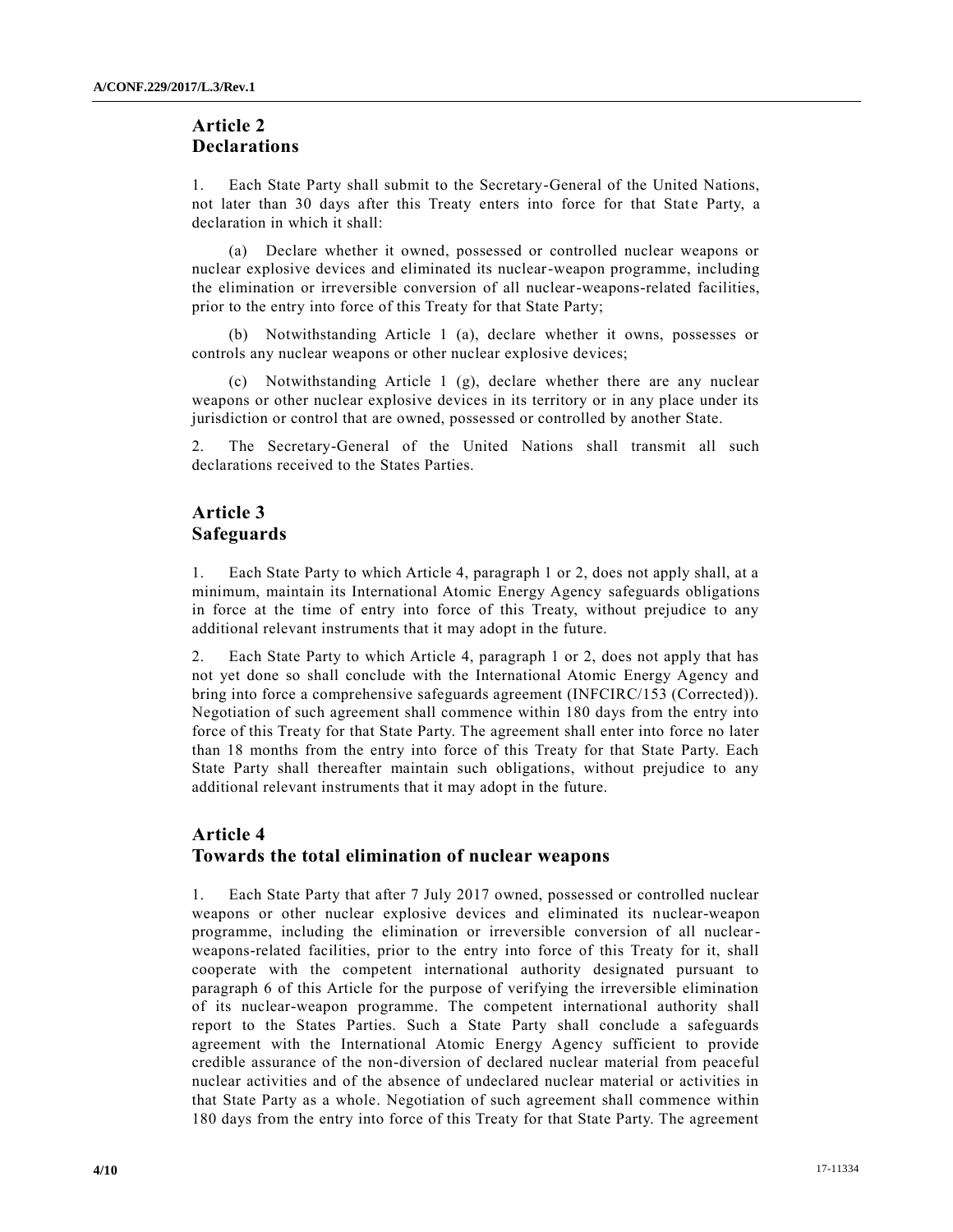shall enter into force no later than 18 months from the entry into force of this Treaty for that State Party. That State Party shall thereafter, at a minimum, maintain these safeguards obligations, without prejudice to any additional relevant instruments that it may adopt in the future.

2. Notwithstanding Article 1 (a), each State Party that owns, possesses or controls nuclear weapons or other nuclear explosive devices shall immediately remove them from operational status, and destroy them as soon as possible but not later than a deadline to be determined by the first meeting of States Parties, in accordance with a legally binding, time-bound plan for the verified and irreversible elimination of that State Party's nuclear-weapon programme, including the elimination or irreversible conversion of all nuclear-weapons-related facilities. The State Party, no later than 60 days after the entry into force of this Treaty for that State Party, shall submit this plan to the States Parties or to a competent international authority designated by the States Parties. The plan shall then be negotiated with the competent international authority, which shall submit it to the subsequent meeting of States Parties or review conference, whichever comes first, for approval in accordance with its rules of procedure.

3. A State Party to which paragraph 2 above applies shall conclude a safeguards agreement with the International Atomic Energy Agency sufficient to provide credible assurance of the non-diversion of declared nuclear material from peaceful nuclear activities and of the absence of undeclared nuclear material or activities in the State as a whole. Negotiation of such agreement shall commence no later than the date upon which implementation of the plan referred to in paragraph 2 is completed. The agreement shall enter into force no later than 18 months after the date of initiation of negotiations. That State Party shall thereafter, at a minimum, maintain these safeguards obligations, without prejudice to any additional relevant instruments that it may adopt in the future. Following the entry into force of the agreement referred to in this paragraph, the State Party shall submit to the Secretary-General of the United Nations a final declaration that it has fulfilled its obligations under this Article.

4. Notwithstanding Article 1 (b) and (g), each State Party that has any nuclear weapons or other nuclear explosive devices in its territory or in any place under its jurisdiction or control that are owned, possessed or controlled by another State shall ensure the prompt removal of such weapons, as soon as possible but not later than a deadline to be determined by the first meeting of States Parties. Upon the removal of such weapons or other explosive devices, that State Party shall submit to the Secretary-General of the United Nations a declaration that it has fulfilled its obligations under this Article.

5. Each State Party to which this Article applies shall submit a report to each meeting of States Parties and each review conference on the progress made towards the implementation of its obligations under this Article, until such time as they are fulfilled.

6. The States Parties shall designate a competent international authority or authorities to negotiate and verify the irreversible elimination of nuclear-weapons programmes, including the elimination or irreversible conversion of all nuclearweapons-related facilities in accordance with paragraphs 1, 2 and 3 of this Article. In the event that such a designation has not been made prior to the entry into force of this Treaty for a State Party to which paragraph 1 or 2 of this Article applies, the Secretary-General of the United Nations shall convene an extraordinary meeting of States Parties to take any decisions that may be required.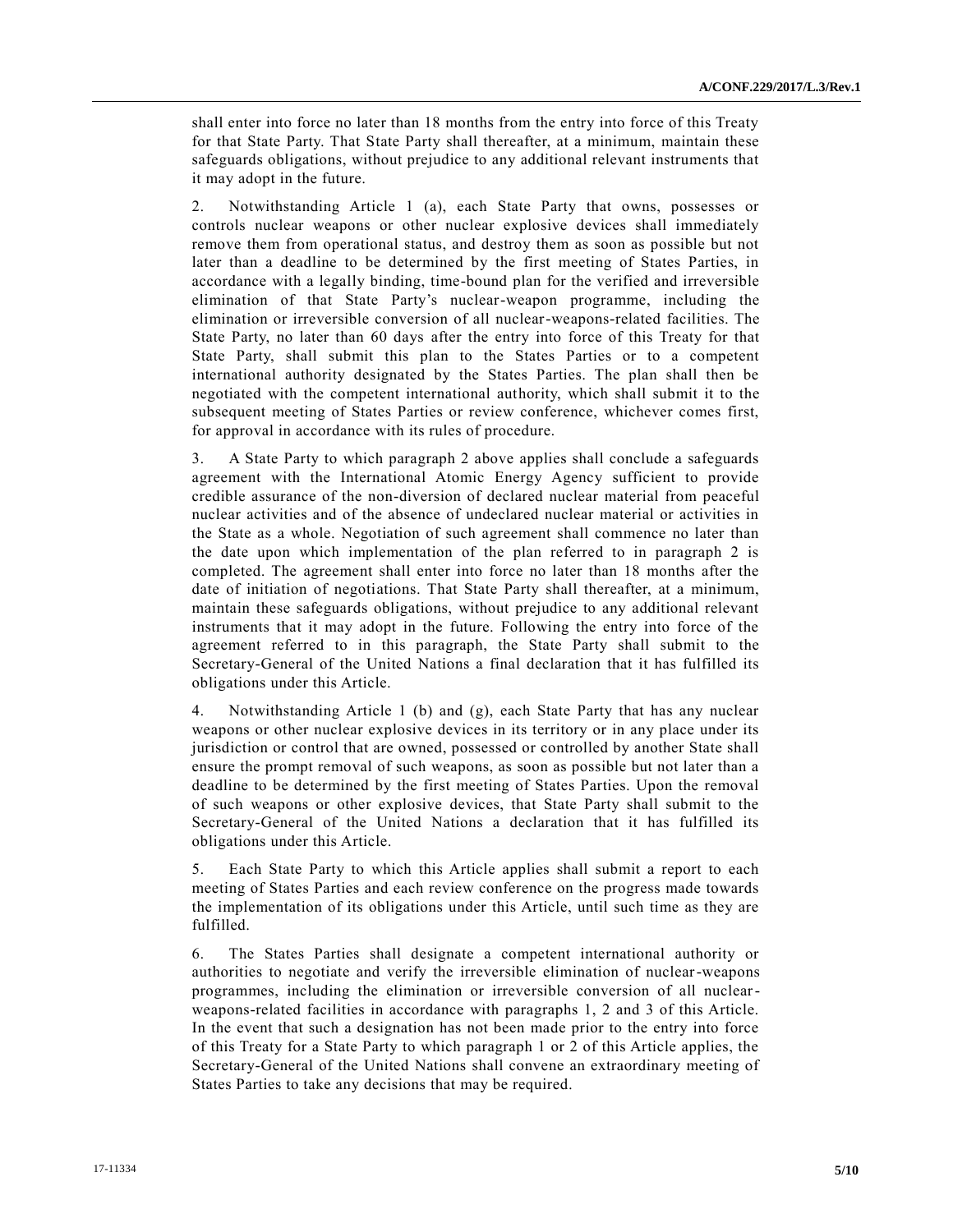#### **Article 5 National implementation**

1. Each State Party shall adopt the necessary measures to implement its obligations under this Treaty.

2. Each State Party shall take all appropriate legal, administrative and other measures, including the imposition of penal sanctions, to prevent and suppress any activity prohibited to a State Party under this Treaty undertaken by persons or on territory under its jurisdiction or control.

### **Article 6 Victim assistance and environmental remediation**

1. Each State Party shall, with respect to individuals under its jurisdiction who are affected by the use or testing of nuclear weapons, in accordance with applicable international humanitarian and human rights law, adequately provide age- and gender-sensitive assistance, without discrimination, including medical care, rehabilitation and psychological support, as well as provide for their social and economic inclusion.

2. Each State Party, with respect to areas under its jurisdiction or control contaminated as a result of activities related to the testing or use of nuclear weapons or other nuclear explosive devices, shall take necessary and appropriate measures towards the environmental remediation of areas so contaminated.

3. The obligations under paragraphs 1 and 2 above shall be without prejudice to the duties and obligations of any other States under international law or bilateral agreements.

# **Article 7 International cooperation and assistance**

1. Each State Party shall cooperate with other States Parties to facilitate the implementation of this Treaty.

2. In fulfilling its obligations under this Treaty, each State Party shall have the right to seek and receive assistance, where feasible, from other States Parties.

3. Each State Party in a position to do so shall provide technical, material and financial assistance to States Parties affected by nuclear-weapons use or testing, to further the implementation of this Treaty.

4. Each State Party in a position to do so shall provide assistance for the victims of the use or testing of nuclear weapons or other nuclear explosive devices.

5. Assistance under this Article may be provided, inter alia, through the United Nations system, international, regional or national organizations or institutions, non-governmental organizations or institutions, the International Committee of the Red Cross, the International Federation of Red Cross and Red Crescent Societies, or national Red Cross and Red Crescent Societies, or on a bilateral basis.

6. Without prejudice to any other duty or obligation that it may have under international law, a State Party that has used or tested nuclear weapons or any other nuclear explosive devices shall have a responsibility to provide adequate assistance to affected States Parties, for the purpose of victim assistance and environmental remediation.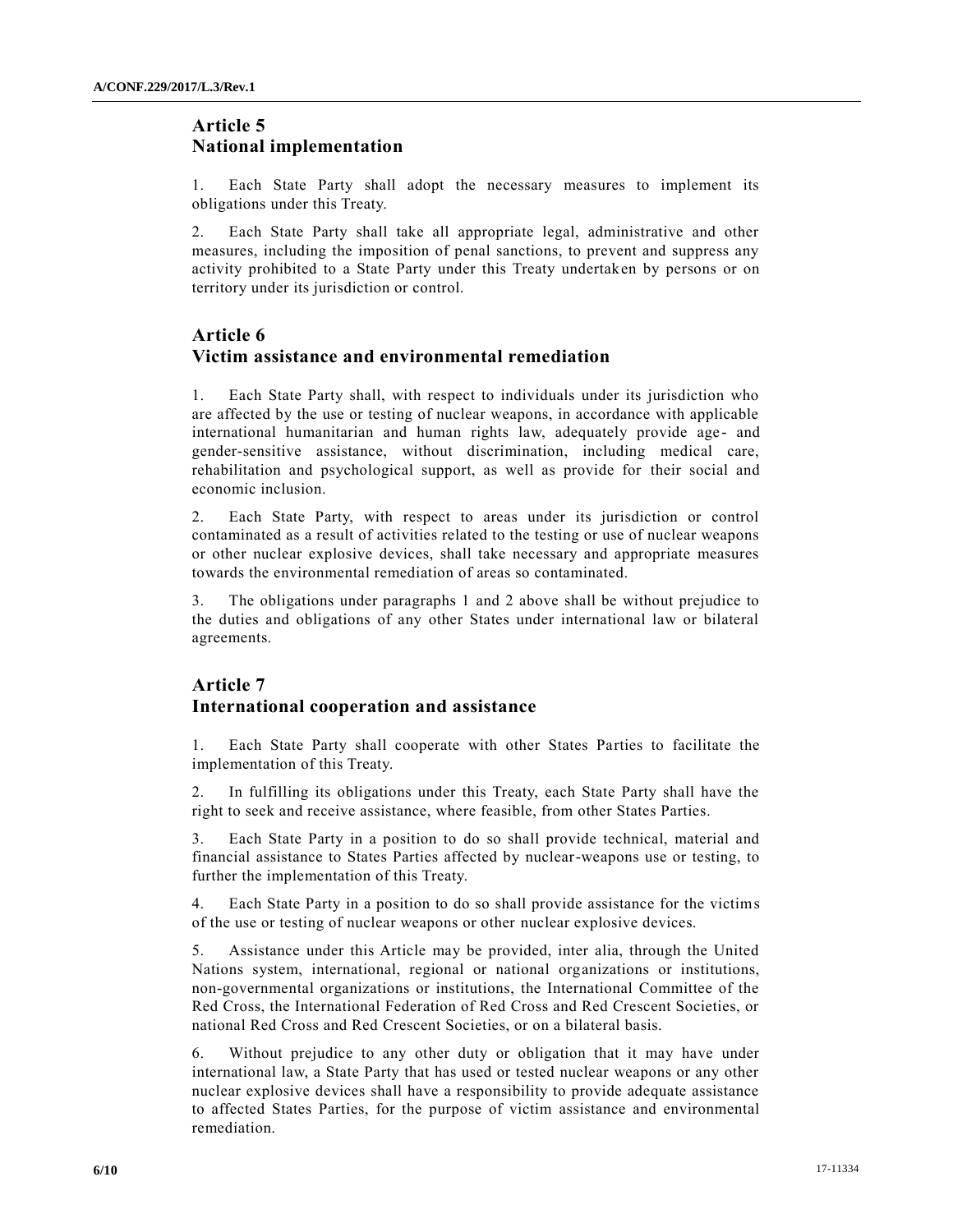# **Article 8 Meeting of States Parties**

1. The States Parties shall meet regularly in order to consider and, where necessary, take decisions in respect of any matter with regard to the application or implementation of this Treaty, in accordance with its relevant provisions, and on further measures for nuclear disarmament, including:

(a) The implementation and status of this Treaty;

(b) Measures for the verified, time-bound and irreversible elimination of nuclear-weapon programmes, including additional protocols to this Treaty;

(c) Any other matters pursuant to and consistent with the provisions of this Treaty.

2. The first meeting of States Parties shall be convened by the Secretary-General of the United Nations within one year of the entry into force of this Treaty. Further meetings of States Parties shall be convened by the Secretary-General of the United Nations on a biennial basis, unless otherwise agreed by the States Parties. The meeting of States Parties shall adopt its rules of procedure at its first session. Pending their adoption, the rules of procedure of the United Nations conference to negotiate a legally binding instrument to prohibit nuclear weapons, leading towards their total elimination, shall apply.

3. Extraordinary meetings of States Parties shall be convened, as may be deemed necessary, by the Secretary-General of the United Nations, at the written request of any State Party provided that this request is supported by at least one third of the States Parties.

4. After a period of five years following the entry into force of this Treaty, the Secretary-General of the United Nations shall convene a conference to review the operation of the Treaty and the progress in achieving the purposes of the Treaty. The Secretary-General of the United Nations shall convene further review conferences at intervals of six years with the same objective, unless otherwise agreed by the States Parties.

5. States not party to this Treaty, as well as the relevant entities of the United Nations system, other relevant international organizations or institutions, regional organizations, the International Committee of the Red Cross, the International Federation of Red Cross and Red Crescent Societies and relevant non-governmental organizations, shall be invited to attend the meetings of States Parties and the review conferences as observers.

#### **Article 9 Costs**

1. The costs of the meetings of States Parties, the review conferences and the extraordinary meetings of States Parties shall be borne by the States Parties and States not party to this Treaty participating therein as observers, in accordance with the United Nations scale of assessment adjusted appropriately.

2. The costs incurred by the Secretary-General of the United Nations in the circulation of declarations under Article 2, reports under Article 4 and proposed amendments under Article 10 of this Treaty shall be borne by the States Parties in accordance with the United Nations scale of assessment adjusted appropriately.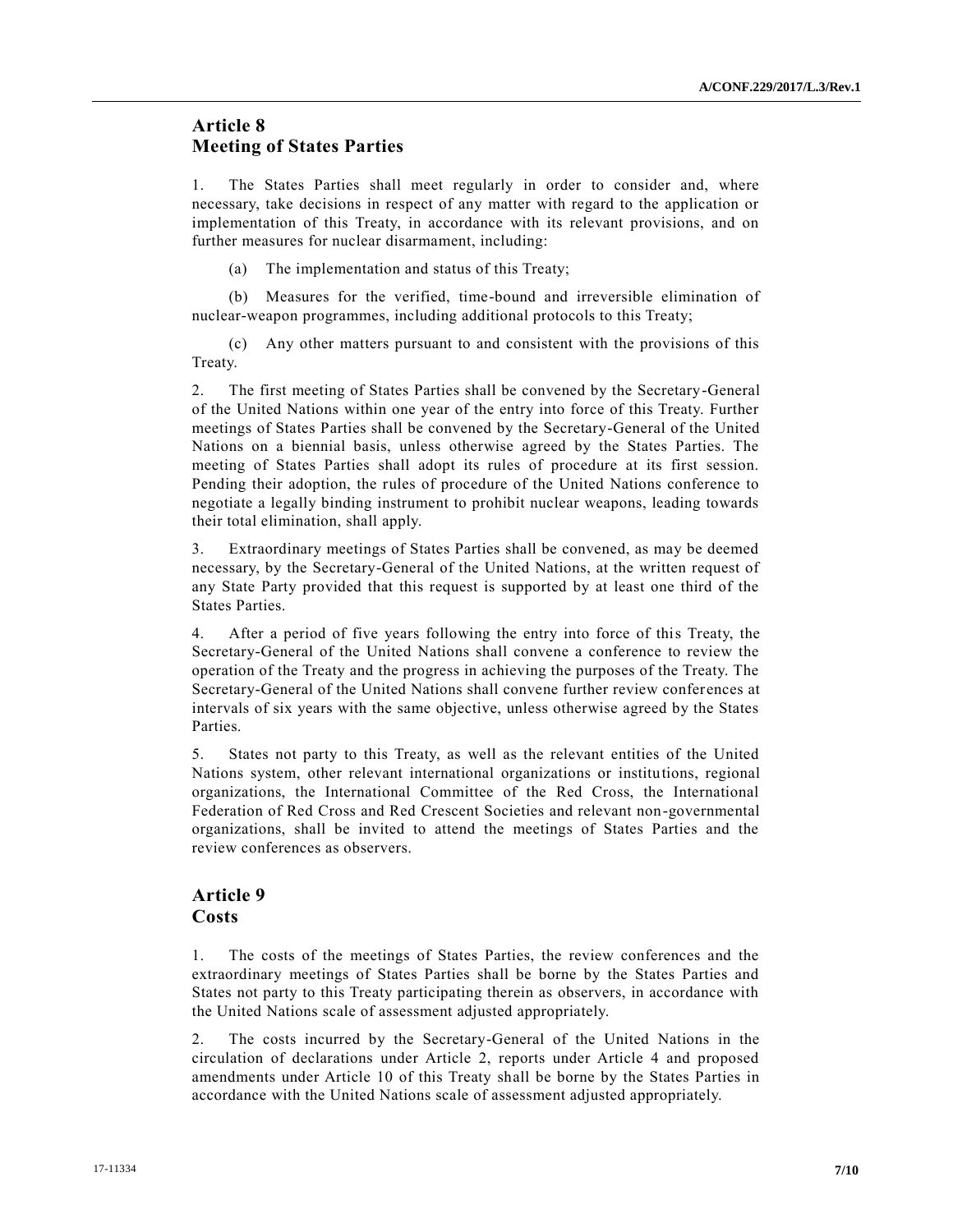3. The cost related to the implementation of verification measures required under Article 4 as well as the costs related to the destruction of nuclear weapons or other nuclear explosive devices, and the elimination of nuclear-weapon programmes, including the elimination or conversion of all nuclear-weapons-related facilities, should be borne by the States Parties to which they apply.

# **Article 10 Amendments**

1. At any time after the entry into force of this Treaty, any State Party may propose amendments to the Treaty. The text of a proposed amendment shall be communicated to the Secretary-General of the United Nations, who shall circulate it to all States Parties and shall seek their views on whether to consider the proposal. If a majority of the States Parties notify the Secretary-General of the United Nations no later than 90 days after its circulation that they support further consider ation of the proposal, the proposal shall be considered at the next meeting of States Parties or review conference, whichever comes first.

2. A meeting of States Parties or a review conference may agree upon amendments which shall be adopted by a positive vote of a majority of two thirds of the States Parties. The Depositary shall communicate any adopted amendment to all States Parties.

3. The amendment shall enter into force for each State Party that deposits its instrument of ratification or acceptance of the amendment 90 days following the deposit of such instruments of ratification or acceptance by a majority of the States Parties at the time of adoption. Thereafter, it shall enter into force for any other State Party 90 days following the deposit of its instrument of ratification or acceptance of the amendment.

# **Article 11 Settlement of disputes**

1. When a dispute arises between two or more States Parties relating to the interpretation or application of this Treaty, the parties concerned shall consult together with a view to the settlement of the dispute by negotiation or by other peaceful means of the parties' choice in accordance with Article 33 of the Charter of the United Nations.

2. The meeting of States Parties may contribute to the settlement of the dispute, including by offering its good offices, calling upon the States Parties concerned to start the settlement procedure of their choice and recommending a time limit for any agreed procedure, in accordance with the relevant provisions of this Treaty and the Charter of the United Nations.

# **Article 12 Universality**

Each State Party shall encourage States not party to this Treaty to sign, ratify, accept, approve or accede to the Treaty, with the goal of universal adherence of all States to the Treaty.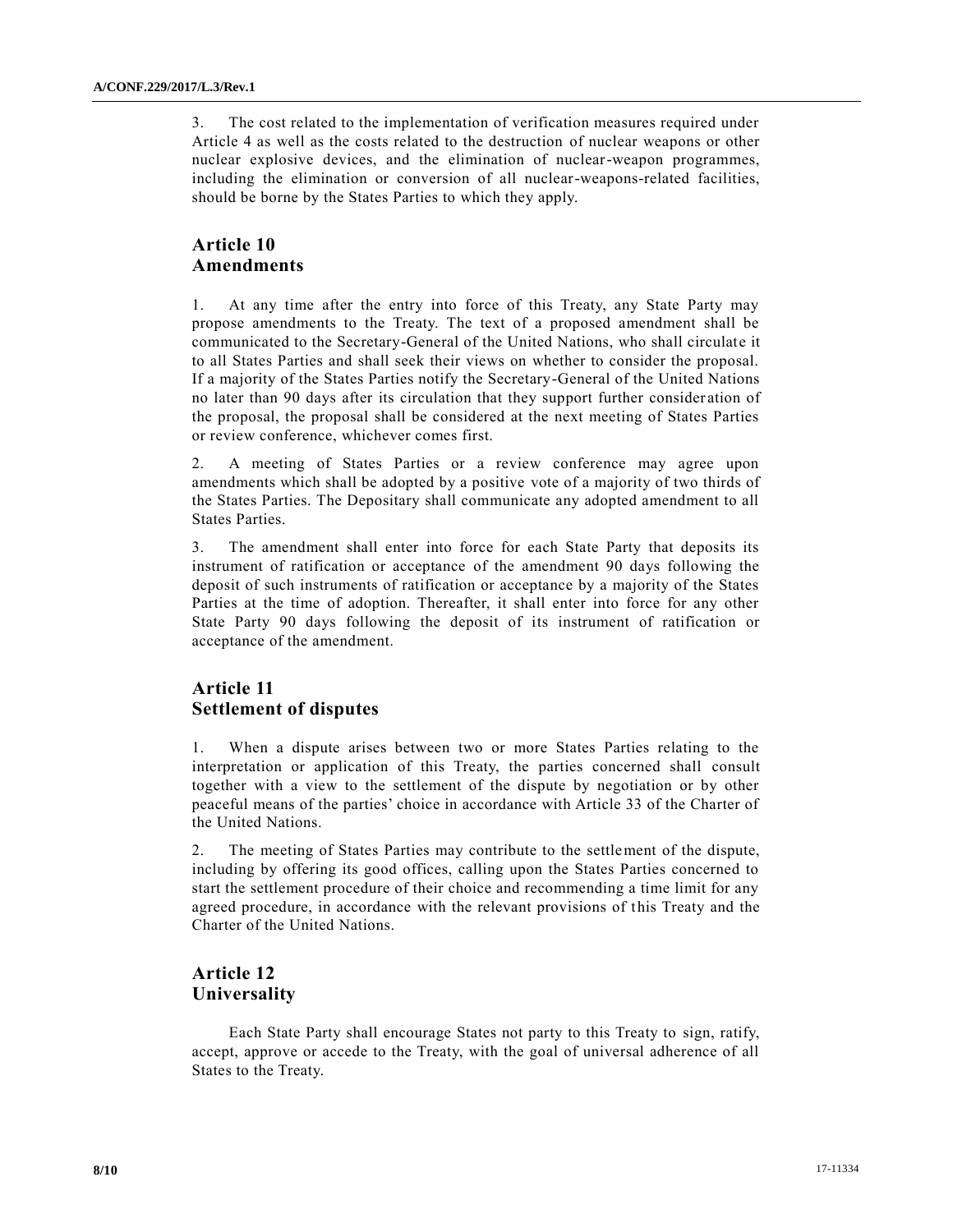#### **Article 13 Signature**

This Treaty shall be open for signature to all States at United Nations Headquarters in New York as from 20 September 2017.

#### **Article 14 Ratification, acceptance, approval or accession**

This Treaty shall be subject to ratification, acceptance or approval by signatory States. The Treaty shall be open for accession.

#### **Article 15 Entry into force**

1. This Treaty shall enter into force 90 days after the fiftieth instrument of ratification, acceptance, approval or accession has been deposited.

2. For any State that deposits its instrument of ratification, acceptance, approval or accession after the date of the deposit of the fiftieth instrument of ratification, acceptance, approval or accession, this Treaty shall enter into force 90 days after the date on which that State has deposited its instrument of ratification, acceptance, approval or accession.

#### **Article 16 Reservations**

The Articles of this Treaty shall not be subject to reservations.

# **Article 17 Duration and withdrawal**

1. This Treaty shall be of unlimited duration.

2. Each State Party shall, in exercising its national sovereignty, have the right to withdraw from this Treaty if it decides that extraordinary events related to the subject matter of the Treaty have jeopardized the supreme interests of its country. It shall give notice of such withdrawal to the Depositary. Such notice shall include a statement of the extraordinary events that it regards as having jeopardized its supreme interests.

3. Such withdrawal shall only take effect 12 months after the date of the receipt of the notification of withdrawal by the Depositary. If, however, on the expiry of that 12-month period, the withdrawing State Party is a party to an armed conflict, the State Party shall continue to be bound by the obligations of this Treaty and of any additional protocols until it is no longer party to an armed conflict.